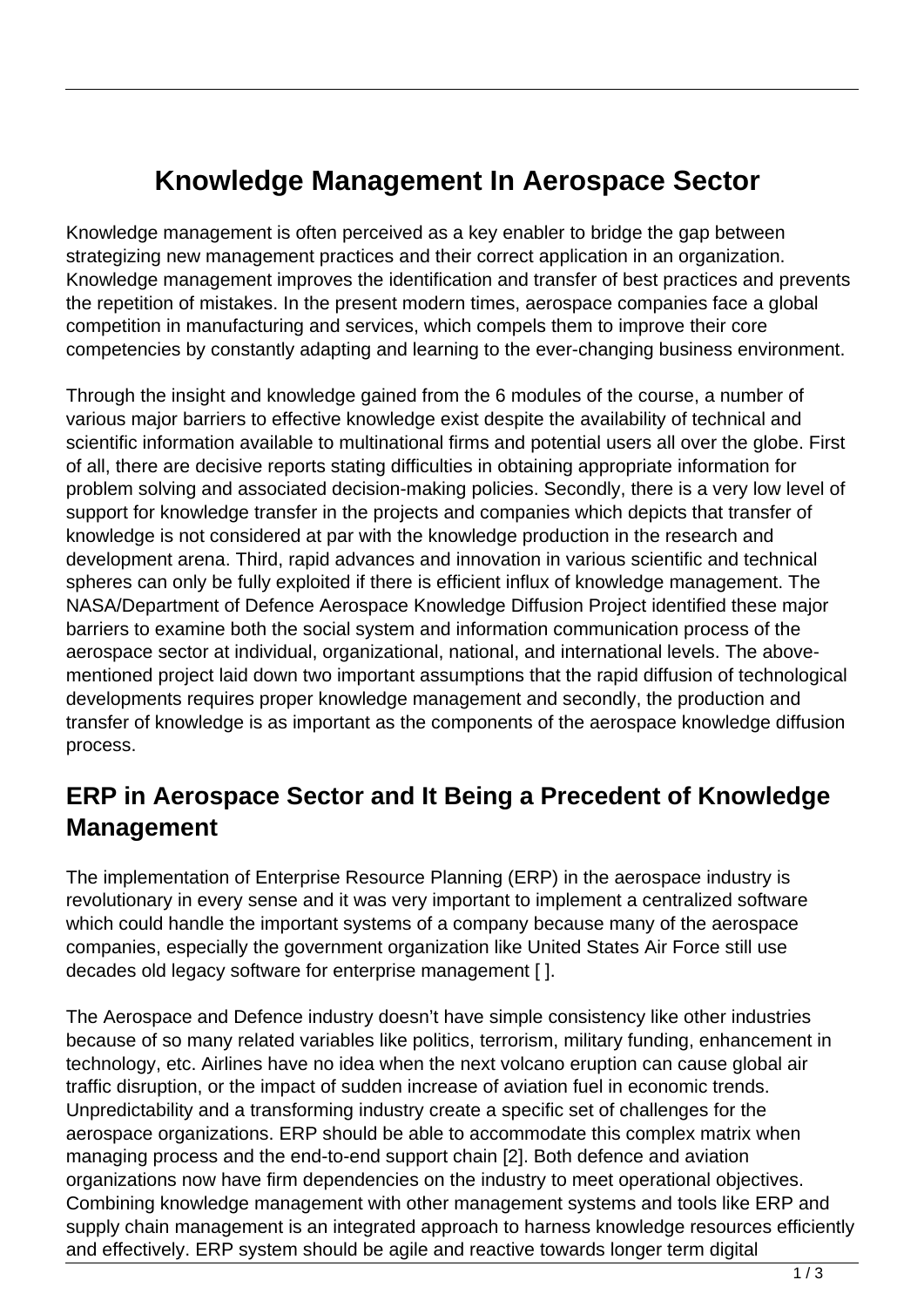transformational trends. According to the research paper [ ], I could narrow down four ERP selection parameters which are basically four key areas of enquiry. Firstly, the system should have a modular construct so that it can support company's transformation and related revenue streams. Secondly, the aerospace industry needs something bigger than standard ERP solution which can provide functional depth so that they can focus more on in-service support module which I have discussed in the next paragraph. Third, the ERP solution should be receptive and be reactive enough to adapt new industry and digital transformation trends. Lastly and most importantly, the business intelligence capabilities and module integration should be in-sync so that it fits the functional needs for operations and track the strategic goals laid down by the customer [ ]. Tacit knowledge in today's world is a source of soft power that can provide an edge and competitive advantage to the organizations.

## **Integration of Digital Technology with MRO Industry and Innovation Diffusion**

Major companies like Deloitte and SAP have identified the fact that the lifetime cost of a product and the revenue through in-service support can span multiple decades. Proper focus on system agility and the functional depth around maintenance, logistics and Enterprise Asset Management (EAM) can support the company's evolution into a services-focused company which can excel at providing asset availability [3]. Major players have identified the value of inservice support and the importance of the striving Maintenance, Repair and Overhaul (MRO) industry [2]. It is evident that the equipment lifespan is increasing and in the defence sector, long in-service life periods mean high in-service costs. I researched about the 5th generation military jet-F35 fighter and to my surprise, I found out that manufacturing and procurement constitutes only 20% of the total costs whereas 80% of the costs is spent through-life on inservice support. According to SAP, about 9-10% saving can be achieved on in-service support which eventually through ERP solutions as they have the capability to change the MRO industry and its associated supply chain [3]. Traditional scenario involves unplanned maintenance through manual time-based inspection planning and there is no real-time holistic view of revenue stream and asset performance whereas the new digital scenario involves dynamic maintenance management based on anomaly detection, predictive forecasting and optimization of return on assets across lifecycles.

## **Conclusion**

Through the knowledge gained from the module primes and academic papers, the knowledge management is a relatively new concept but is rapidly being recognized as an objective critical task. The value propositions of knowledge management and innovation diffusion are obvious but still many organizations struggle with managing and defining knowledge that resides within them. I feel there is a critical need to control and manage both material and information flows in order to achieve coordination and integration among departments within the company and efficient relationships with contractors outside the firm.

As identified in the NASA-Department of Defence project that from the perspective of resourcebased view, combining both tangible and intangible resources produce favourable and efficient outcomes. In contrast to the positive effects of ERP, it's implementation if not done in a right manner, can sometimes prove to be a nightmare. I learnt that there exist a few major blunders in ERP selection for the aerospace industry which reported huge losses due to imperfect